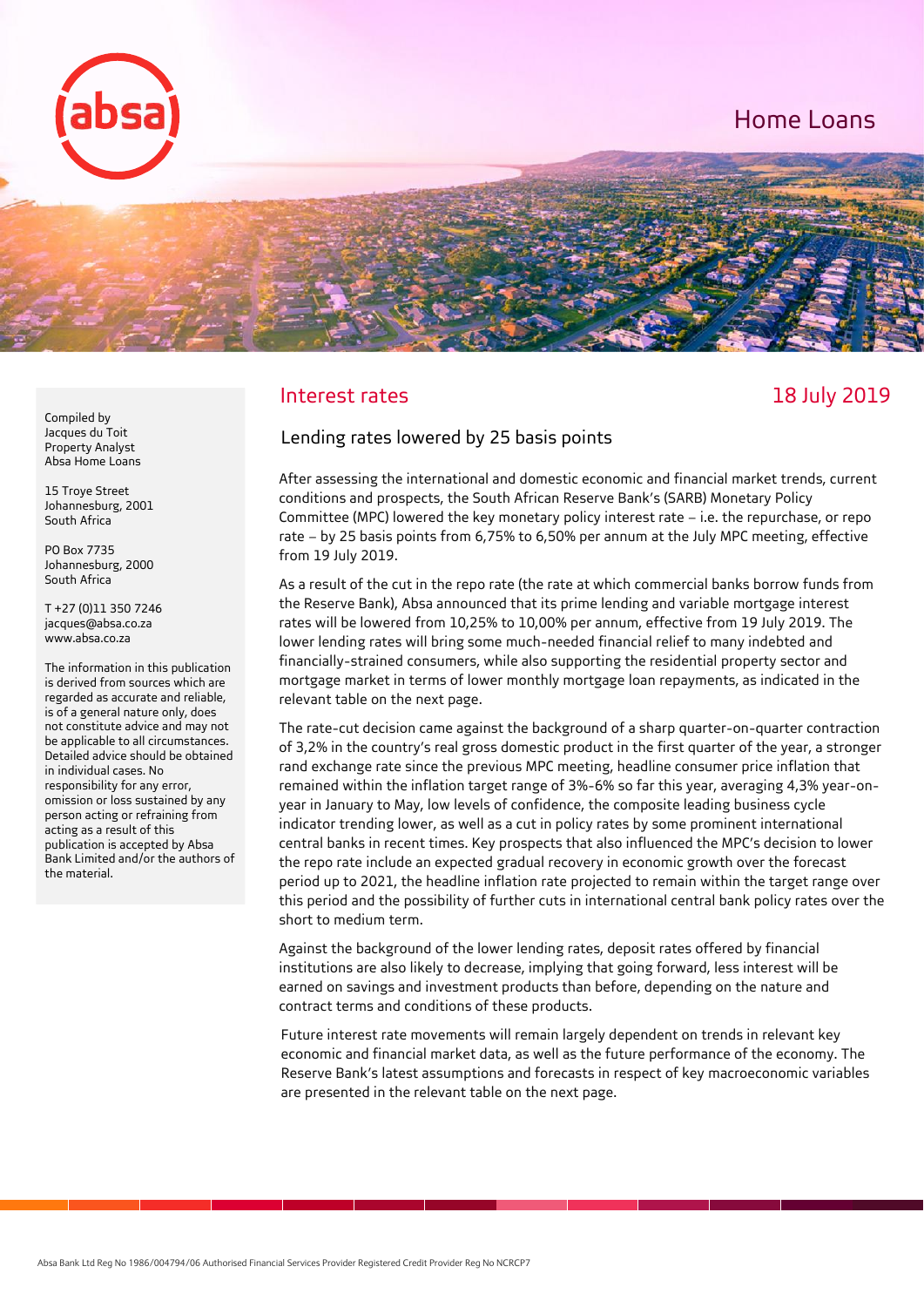### **Inflation and interest rates**

| Variable                                          | 2018  |       |       | 2019  |       |        |       |       |       |       |                          |       |
|---------------------------------------------------|-------|-------|-------|-------|-------|--------|-------|-------|-------|-------|--------------------------|-------|
|                                                   | Aug   | Sep   | 0ct   | Nov   | Dec   | Jan    | Feb   | Mar   | Apr   | May   | Jun                      | Jul   |
| CPI headline inflation $(y/y \%$ change)          | 4.9   | 4.9   | 5.1   | 5.2   | 4.5   | 4.0    | 4.1   | 4.5   | 4.4   | 4.5   | $\overline{\phantom{a}}$ |       |
| CPI food inflation $(y/y \%$ change)              | 2.9   | 3.4   | 2.9   | 2.8   | 2.4   | 2.3    | 2.3   | 2.3   | 2.3   | 2.8   | -                        |       |
| CPI fuel inflation (y/y % change)                 | 23.6  | 18.5  | 22.8  | 23.1  | 8.7   | $-1.2$ | 0.9   | 8.8   | 12.0  | 11.6  | -                        |       |
| CPI core inflation (y/y % change) $^1$            | 4.2   | 4.2   | 4.2   | 4.4   | 4.4   | 4.4    | 4.4   | 4.4   | 4.1   | 4.1   | $\sim$                   |       |
| Repo rate (% per annum) $^2$                      | 6.50  | 6.50  | 6.50  | 6.75  | 6.75  | 6.75   | 6.75  | 6.75  | 6.75  | 6.75  | 6.75                     | 6.50  |
| Prime interest rate (% per annum) <sup>2</sup>    | 10.00 | 10.00 | 10.00 | 10.25 | 10.25 | 10.25  | 10.25 | 10.25 | 10.25 | 10.25 | 10.25                    | 10.00 |
| Mortgage interest rate (% per annum) <sup>2</sup> | 10.00 | 10.00 | 10.00 | 10.25 | 10.25 | 10.25  | 10.25 | 10.25 | 10.25 | 10.25 | 10.25                    | 10.00 |
| Prime/mortgage and repo rate margin $(\%)^2$      | 3.50  | 3.50  | 3.50  | 3.50  | 3.50  | 3.50   | 3.50  | 3.50  | 3.50  | 3.50  | 3.50                     | 3.50  |

<sup>1</sup>CPI headline inflation excluding food, non-alcoholic beverages, fuel and energy

<sup>2</sup>End of period

Sources: SARB, Stats SA, Absa

# **Macroeconomic assumptions and forecasts**

| Variable                  |             | 2018 | 2019F | 2020F | 2021F |
|---------------------------|-------------|------|-------|-------|-------|
| Real GDP                  | % change    | 0.8  | 0.6   | 1.8   | 2.0   |
| Brent crude oil price     | US\$/barrel | 71   | 67    | 68    | 68    |
| Fuel taxes and levies     | % change    | 8.9  | 5.5   | 6.2   | 5.6   |
| Electricity price         | % change    | 5.2  | 9.7   | 10.4  | 7.4   |
| CPI headline inflation    | % change    | 4.6  | 4.4   | 5.1   | 4.6   |
| CPI core inflation $1$    | % change    | 4.3  | 4.4   | 4.7   | 4.5   |
| Repo rate (end of period) | % per annum | 6.6  | 6.6   | 6.4   | 6.5   |

<sup>1</sup>CPI headline inflation excluding food, non-alcoholic beverages, fuel and energy

Source: SARB (July 2019)

# **Interest rates and mortgage repayments**

# **Calculated over a period of 20 years**

| Mortgage   | Monthly repayment at a mortgage rate of | Change            |                   |
|------------|-----------------------------------------|-------------------|-------------------|
| loan       | 10.25%                                  | 10.00%            | in monthly        |
| amount     | per annum                               | per annum,        | repayment         |
|            | from 23 November 2018                   | effective         | from 19 July 2019 |
|            | to 18 July 2019                         | from 19 July 2019 |                   |
| R 100 000  | R 982                                   | R 965             | $-R$ 17           |
| R 200 000  | R1963                                   | R1930             | $-R$ 33           |
| R 300 000  | R2 945                                  | R2 895            | $-R$ 50           |
| R 400 000  | R3 927                                  | R3 860            | $-R$ 66           |
| R 500 000  | R4 908                                  | R4825             | $-R83$            |
| R 600 000  | R5890                                   | R5 790            | $-R$ 100          |
| R 700 000  | R6872                                   | R6 755            | $-R$ 116          |
| R 800 000  | R7853                                   | R7720             | $-R$ 133          |
| R 900 000  | R8835                                   | R8 685            | $-R$ 150          |
| R1 000 000 | R9816                                   | R9 650            | $-R$ 166          |
| R1 500 000 | R14 725                                 | R14 475           | $-R$ 249          |
| R2 000 000 | R19 633                                 | R19 300           | $-R$ 332          |
| R2 500 000 | R24 541                                 | R24 126           | $-R$ 416          |
| R3 000 000 | R29 449                                 | R28 951           | -R 499            |
| R3 500 000 | R34 358                                 | R33 776           | $-R$ 582          |
| R4 000 000 | R39 266                                 | R38 601           | $-R$ 665          |
| R4 500 000 | R44 174                                 | R43 426           | $-R$ 748          |
| R5 000 000 | R49 082                                 | R48 251           | $-R831$           |